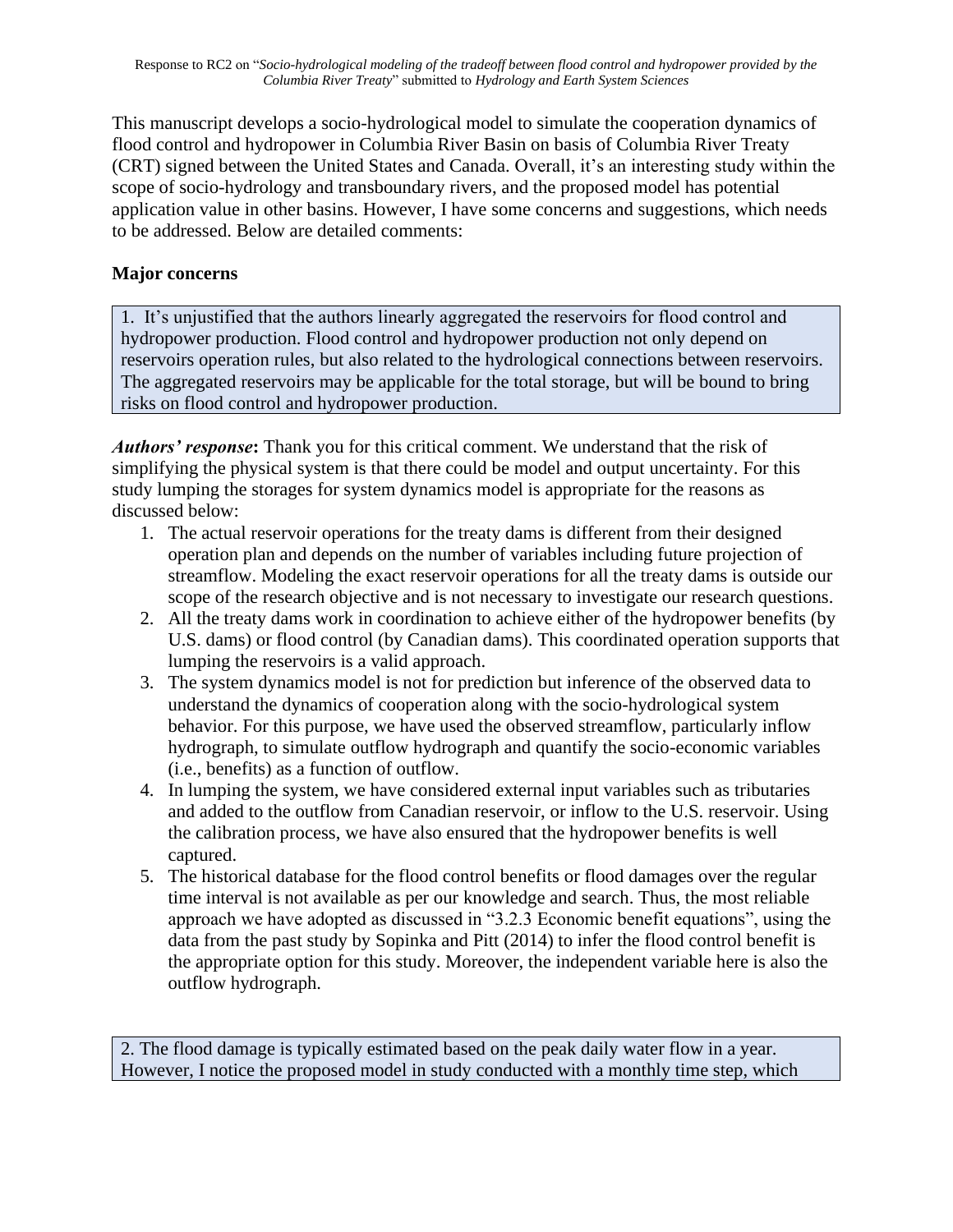indicates that the peak daily water flow have been smoothed. The flood damage will be thereby remarkably underestimated, significantly challenging current results.

*Authors' response***:** Thank you for this comment. We have selected monthly temporal resolution because some processes like increasing environmental (i.e., fish spill) flow is relevant in monthly time scale, as well as data such as hydropower production is available at the monthly time scale. The possible error in flood damage from using monthly streamflow is an important and valid point. We are exploring different approaches to address this. We will certainly check for this error and will address this in our revision.

## **Minor concerns**

1. How to distinguish the positive and negative feedbacks between variables in Figure 2?

*Authors' response***:** The causal loop diagram is revised and will be updated in the revised manuscript to include the loop polarity.

2. I am puzzled about equation (3) and (4):

(1) The simplified reservoir operation rule indicated by equation (3) and (4) is used to determine the outflow, which is considered as vital factor in the model. It's suggested to cite corresponding references and add justification description for these equations.

(2) It's worth noting that *nCA* is an important parameter for outflow of Canada. What's the explicit connotation of *nCA* and how to determine it?

(3) The outflow is dominated by storage thresholds (i.e., *SCAthreshold* and *SUSthreshold*). The storage threshold is always between the target flood control storage (*SFCthreshold*) and target hydropower storage (*SHPthreshold*) as shown in Figure 3, as storage threshold is estimated by linearly aggregating *SFCthreshold* and *SHPthreshold* in equations (5) and (6), which is prone to simultaneously increase flood damage and decrease hydropower production. Please give more justification description.

*Authors' response***:** Thank you for these comments and suggestions.

(1) The outflow from reservoirs are indeed the important variables, to which the variables for benefits, and feedback to the cooperation are dependent on. We have developed those sets of simplified reservoir operation equations (3-6) ourselves based on the conceptual understanding of the reservoir operation processes, including reviews of USACE (2003), to infer outflow from inflow and storage level. These three variables – storage, inflow, and outflow are presented in Section S1 of the supplementary material.

To simply describe the equations 3-4, it is a sequence of conditional statements. Here is a description for the U.S. outflow  $(Q_{oUS})$ . The first check is to examine whether the reservoir storage is full. In case the incoming volume of water with current level exceed the maximum capacity (Note, maximum capacity for U.S. is also their operating level to maximize hydropower), it should release incoming flow with addition of certain portion of the reservoir too. If the volume check is fine, the second check is whether the inflow is greater than the historical peak outflow that have occurred in the past (i.e.,  $\sim 8000 \text{ m}^3/\text{s}$  as shown in Fig. S3 (average monthly outflow)). In case its true then release should be the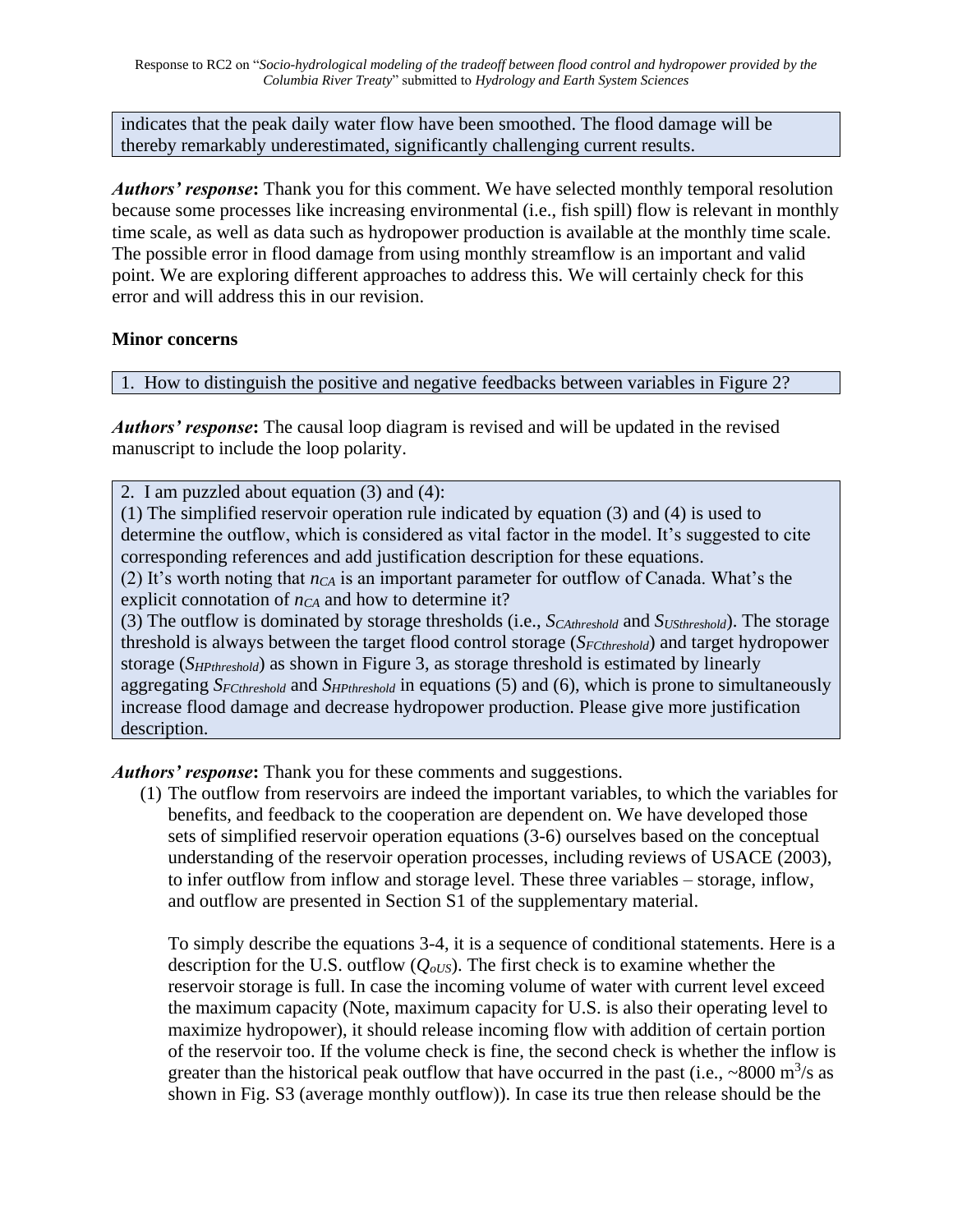historical peak outflow. Otherwise if inflow is less than the historical peak flow then the release is inflow with addition of certain volume from the existing storage level.

Similarly, for the Canadian reservoir, the conditions are mostly similar to the U.S. If the first storage volume check is above the maximum capacity, there is additional second check if the inflow is higher than historical peak outflow, if true the release is that peak flow (i.e.,  $\sim$ 2700 m<sup>3</sup>/s as shown in Fig. S9 (Mica monthly outflow)), otherwise release is inflow in addition of the certain volume from existing storage. However, if the first storage volume check is below the capacity, there is a second check which determine if the portion of the inflow (determined by  $n_{CA}$ ) is greater than the historical peak, then release is only that peak flow. Otherwise, just release the portion of that inflow in addition to certain volume from the reservoir.

- (2) Note that releasing only the portion of the inflow was necessary in order to prevent over release of water to make space for incoming flood flow later. That drawdown is not necessary over the year round. So,  $0 \le n_{C_A} \le -1$  as a fraction ensure less water is released and stored in the reservoir when not necessary. The *nCA* is parameterized during calibration.
- (3) You are correct the *SCAthreshold* and *SUSthreshold* represent the current operation determined by the level of probability to cooperation. It is to be noted that *SHPthreshold* and *SFCthreshold* for the U.S. and Canada is different, and as we can see in equations 5 and 6. In the case when probability to cooperation is  $\sim$ 1 the second expression of the both equations tend to 0, and Canada operates its reservoir in full flood control mode, similarly the U.S. opt for maximum hydropower production mode. Also note that for flood control the reservoir should draw down to make space for oncoming flow, similarly for hydropower production the reservoir should be kept at full to achieve the maximum head. You are also correct the U.S. may need to operate their own dams to prevent flood damages downstream, while Canada can just produce their own hydroelectricity. This chaotic case only happens when there is no-cooperation, or only when conflict occurs. And this kind of behavior wouldn't happen in the current modelled scenarios. However, numerically that is possible as the system can model cooperation and conflict.

3. Please check whether the second '*CCA'* is a typo in equation (6).

*Authors' response***:** Thank you for pointing to this error. It is indeed *CUS* in equation 6.

4. The motivation of applying logit dynamics functions to simulate the cooperation probability variables *CCA* and *CCA* should be detailed in line 378.

*Authors' response***:** We will clarify the motivation for logit dynamics in the revised manuscript.

5. It's unjustified to determine the hydropower without considering water head in equation (20), despite that the simulated series can fit the observed series well. Moreover, the threshold water flow is directly selected as  $400 \text{ m}^3$ /s, which needs more description.